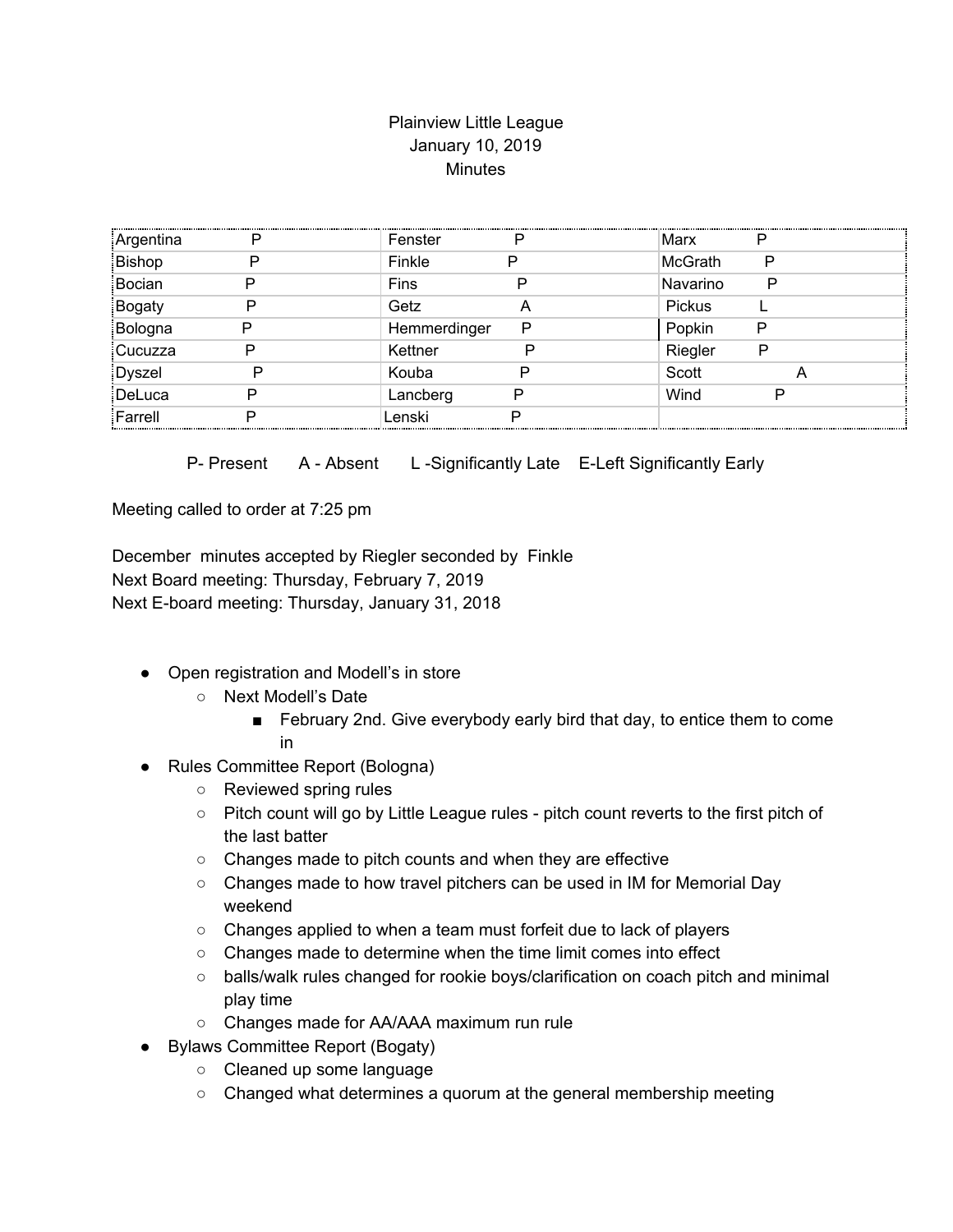- Clarified timing of members interested in running for e-board
- Discussed changing amount of time for terms on e-board to be voted on at next meeting
- Updated fiscal year
- Calendar of upcoming events
	- March 2&3 Draft
	- March 18 New Parent Meeting
	- March 19 Mandatory Coaches and Managers Org Meeting
	- April 9&11 photo night
	- All-Star Weekend May 31&June 1
- Board dinner report (Bogaty)
	- To be discussed at the next meeting
- Pitching machines (Riegler)
	- If anybody would like a pitching machine, please see Al
- Jericho Softball (Riegler)
	- $\circ$  If Jericho does not have enough girls to play by February 15, they will be sending their girls to play on Plainview's team
- FY 2018 audit (Riegler)
	- Two checks were not signed by 2 people.
	- We are paying a credit card processor that we are no longer using.
	- The league should put out to bid for our 1099
- Uniform Vendor Decision (Dyszel/Argentina)
	- $\circ$  A vote was held, and it was decided the league will be changing vendors for uniforms. We will be going with sublimation for this season.
- Expanding Hitters Club for the spring (Argentina)
	- Lauren will discuss with Hitters Club the spring to see what they envision.
	- Attempt to do more coaches training for younger grades
- Camp update (Bogaty)
	- Four weeks for both baseball and softball
	- 7/8, 7/15, 7/22, 7/29 from 9-1 every day
- AED training (Bologna)
	- What do we need to buy for this year?
		- Batteries, pads and one AED
		- Andy is training at Crestwood
- Registration update (Cucuzza)
	- We are currently up from last year in almost all grades
- Age Change Committee Report (Farrell)
	- $\circ$  The age change committee makes a recommendation to change the age to align with Williamsport
	- A proposal (which will be discussed at the next meeting) was brought up to open the ages up, so the children who fit into both ages (May 1 - September 30) will be given the option to try out for both teams.
- Equipment DD to confirm inventory in each bag (Dyszel)